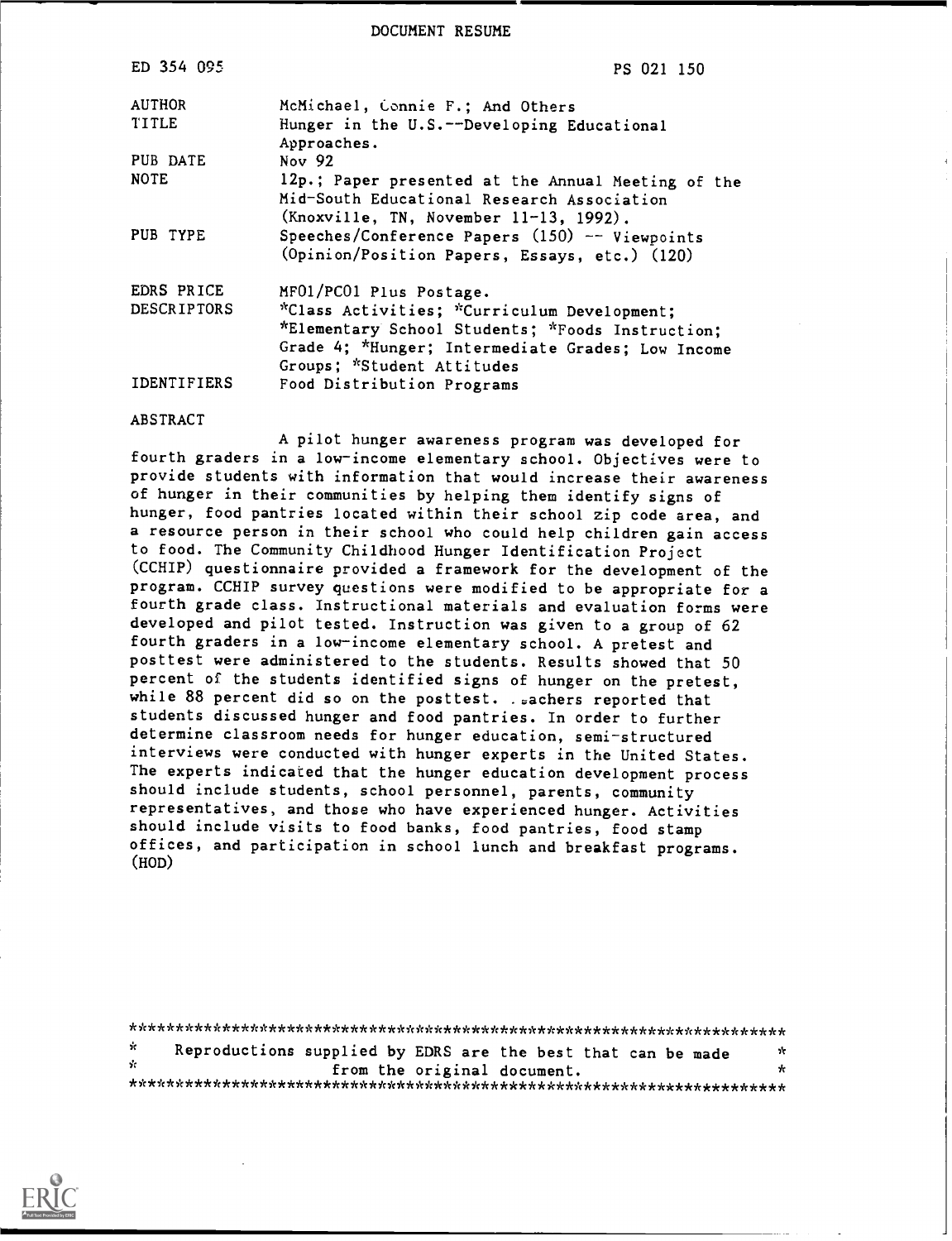U.S. DEPARTMENT UP ZDUCATION C Minor changes have been made to improve<br>Office of Educational Research and Improvement reproduction quality EDUCATIONAL RESOURCES INFORMATION<br>CENTER (ERIC) This document has been reproduced as<br>seceived from the person or organization<br>originating it

CENTER (Points of view or opinions stated in this docu-<br>
Then this document do not necessarily represent official<br>
DERI position or policy

# MID SOUTHERN EDUCATIONAL RESEARCH ASSOCIATION "HUNGER IN THE U.S. - DEVELOPING EDUCATIONAL APPROACHES"

Connie F. McMichael, Paula Zemel and Betsy Haughton; Department of Nutrition, The University of Tennessee - Knoxville

#### ABSTRACT:

Hunger affects concentration and learning abilities of children and exacerbates a multitude of other societal problems. School age children, professionals in education, parents and other community members need to become more aware of hunger in schools and the community. Available educational materials focus on hunger at the global level. The Community Childhood Hunger Identification Project (1992) estimated that over eight million children in the U.S. are at risk of being hungry. Zemel and coworkers (1992) identified that there were 3.4 hungry children per classroom in one community's school district. Thus, there is a need to include hunger education in school curricula. A semi-structured interview of hunger experts in the U.S. was conducted to identify strategies to use 'm the development of hunger education activities. They supported schools as a focal point for hunger education. These experts indicated that hunger education development process should include students, school personnel, parents, community representatives, as well as those who have experienced hunger. Hunger education activities should be integrated throughout the curriculum. These preliminary findings will guide development and evaluation of hunger education activities. A 12-item list of references is included.

> "PERMISSION TO REPRODUCE THIS MATERIAL HAS BEEN GRANTED BY .T anna  $\epsilon$ M v $\epsilon$ hae

> TO THE EDUCATIONAL RESOURCES INFORMATION CENTER (ERIC)."

BEST COPY AVAILABLE

 $\overline{z}$ 

 $\frac{1}{2}$ 

 $\frac{1}{2}$ 

 $\ddot{\phantom{0}}$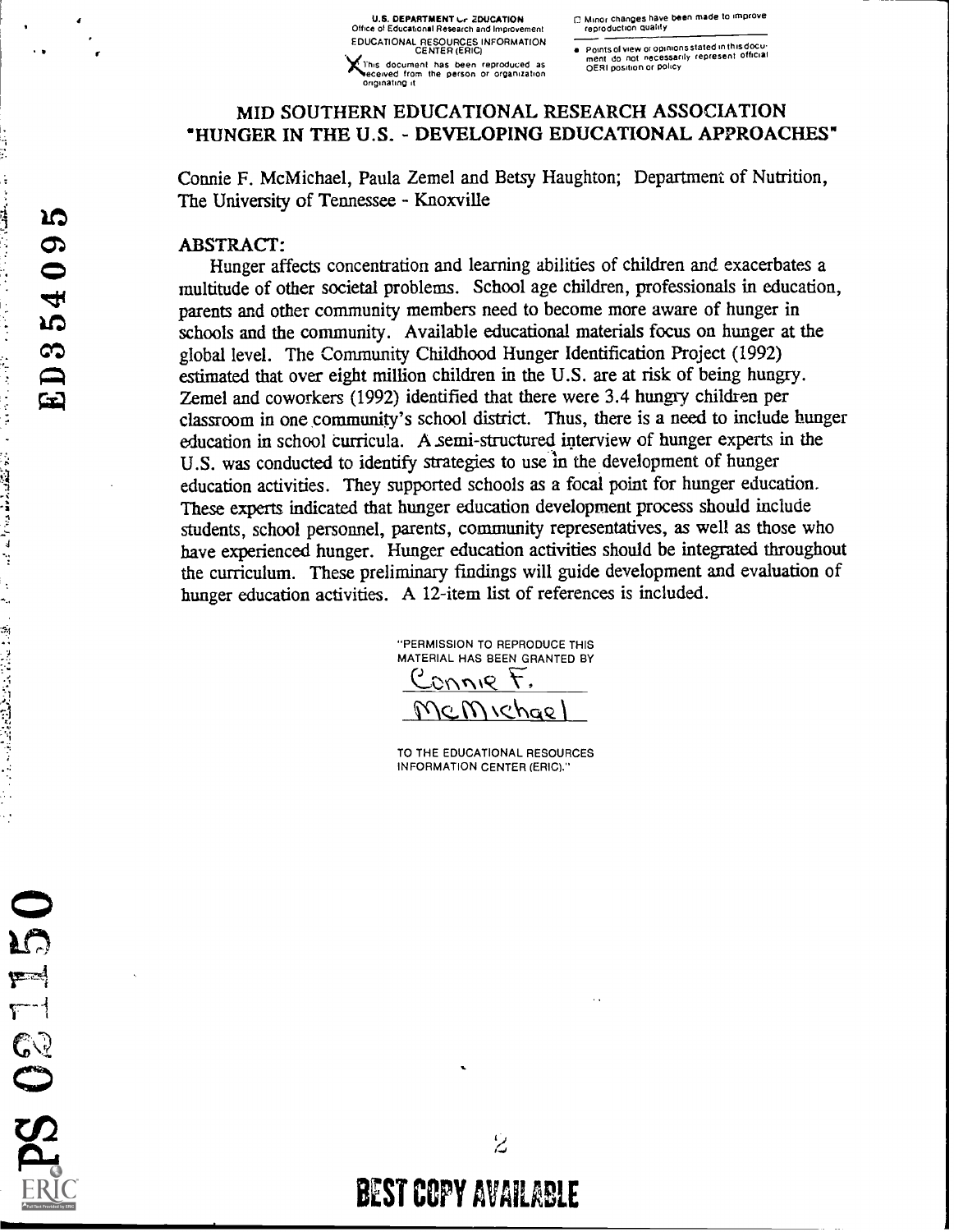# HUNGER IN THE U.S. - DEVELOPING EDUCATIONAL APPROACHES

### Connie F. McMichael, Paula Zemel and Betsy Haughton

The University Of Tennessee - Knoxville

November, 1992

This paper was prepared for the Mid-South Educational Research Association Annual Meeting. The authors are graduate student, Assistant Professor, and Associate Professor, respectively, in the Department of Nutrition at The University of Tennessee - Knoxville. All authors are affiliated with the Department's Public Health Nutrition Program.



 $\frac{1}{2}$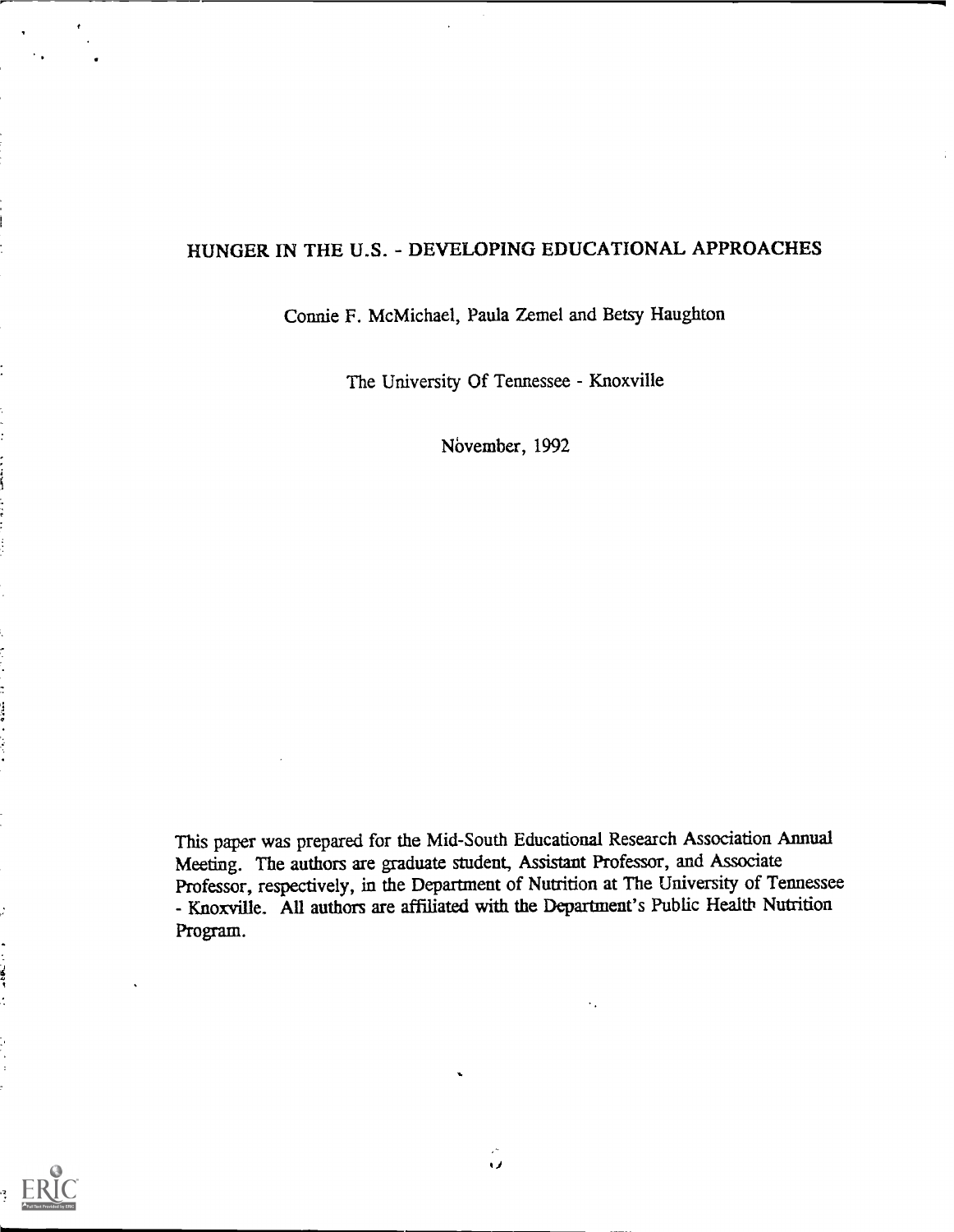Hunger is an overwhelming problem in the U.S. An estimated 5.5 million children under age 12 in this country are hungry and an additional  $\epsilon$  raillion children under age 12 are at risk of hunger (Food Research and Action Center (FRAC), 1991). In our experience locally, over one quarter of the teachers in a school district stated children in their classrooms were hungry because they did not have enough food at home. An average of  $3.4 +/- 1.9$  hungry children were reported per classroom. (Zemel, Brokaw, Huntsinger, & McMichael, 1992). Children are susceptible to hunger in the U.S. due to their dependency on the family and the community to provide them with a nurturing environment (Splett & Story, 1991).

A recent newspaper article interviewed mothers who lived in a low income neighborhood. These women said that they had seen children lingering outdoors during the summer eating only french fries. One mother said that she doubted the children had one meal a day. Another woman noticed children searching for food in garbage dumpsters (James, 1991). Children need to be empowered to meet their food needs in a more healthful manner.

There are programs within communities which can be used in times of need. Emergency food organizations, for example, can help to feed these children. If children are empowered, they can seek resources by themselves or through parents, teachers or other adults. Hungry children who do not receive adequate nutrition may experience poor physical and mental development and have decreased resistance to infection. Thus, if children do not get the food they need they may not learn as well or as much in school. Hunger can also lead to increased medical, educational,

£



 $\blacksquare$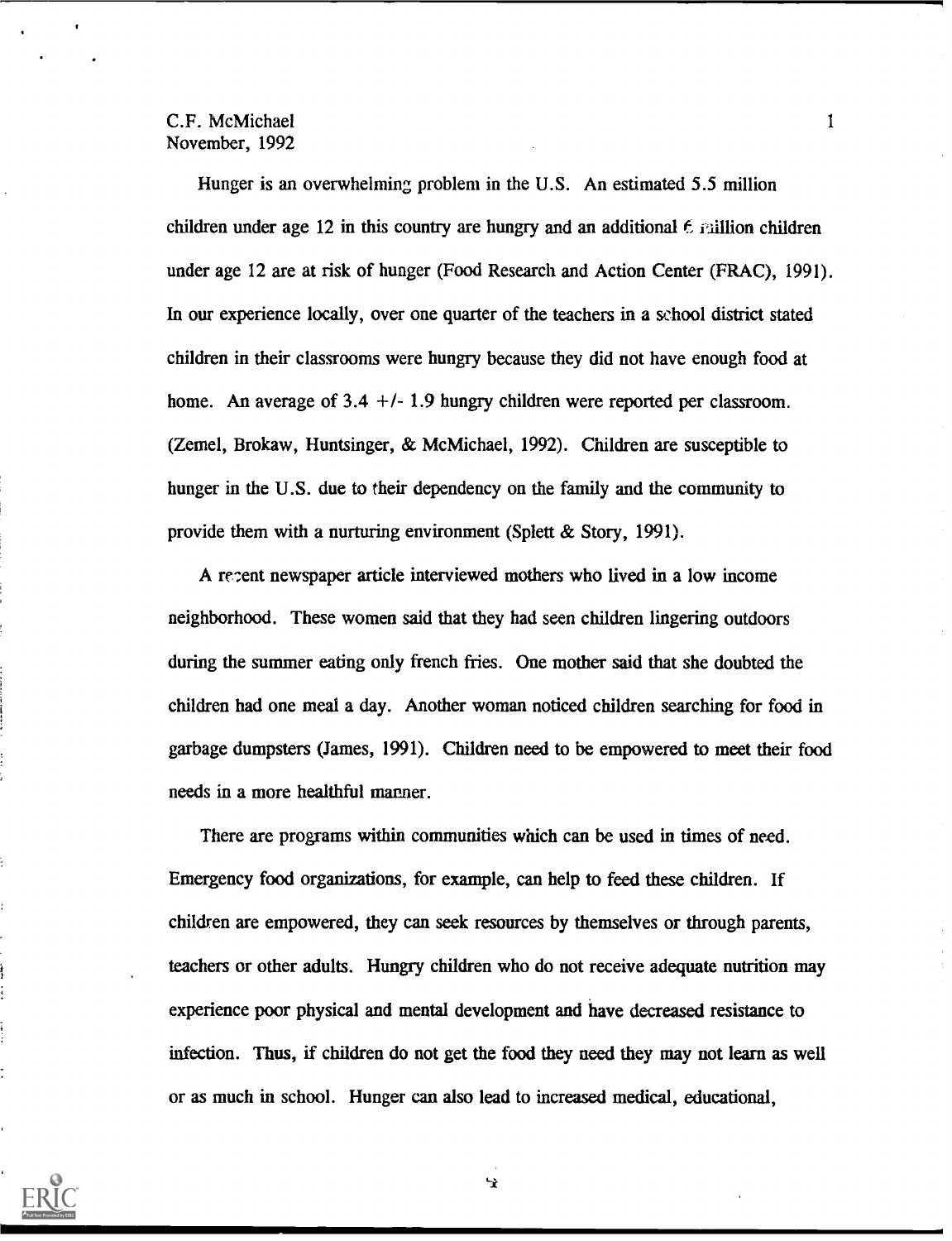**CONTRACTOR** 

 $\label{eq:2.1} \frac{1}{2}\int_{0}^{2\pi} \frac{1}{2\pi} \int_{0}^{2\pi} \frac{1}{2\pi} \int_{0}^{2\pi} \frac{1}{2\pi} \int_{0}^{2\pi} \frac{1}{2\pi} \int_{0}^{2\pi} \frac{1}{2\pi} \int_{0}^{2\pi} \frac{1}{2\pi} \int_{0}^{2\pi} \frac{1}{2\pi} \int_{0}^{2\pi} \frac{1}{2\pi} \int_{0}^{2\pi} \frac{1}{2\pi} \int_{0}^{2\pi} \frac{1}{2\pi} \int_{0}^{2\pi} \frac{1}{$ 

educational, psychological and social costs (Hinton, Heimindinger, & Foerster, 1991).

According to the Healthy People 2000: National Health Promotion and\_Disease Prevention Objectives, children are targeted as an important group for health promotion and disease prevention goals (Department of Health and Human Services, 1990). Two important goals of the Healthy People 2000 report are to reduce health disparities among Americans and improve the effectiveness of health education in schools. Learning about hunger and its prevention is also an important component of health promotion and disease prevention and needs to be addressed in the classroom.

The Dietary Guidelines for Americans include seven recommendations: (1) Eat a variety of foods, (2) Maintain healthy weight, (3) Choose a diet low in fat, saturated fat and cholesterol, (4) Choose a diet with plenty of vegetables, fruits and grain products, (5) Use sugars only in moderation, (6) Use salt and sodium only in moderation and (7) If you drink alcoholic beverages, do so in moderation (U.S. Department of Agriculture & U.S. Department of Health and Human Services, 1990). These guidelines, which primarily attempt to correct overconsumption of specific nutrients, are currently being implemented in many school health education curricula and in cafeteria menu planning (Zemel & Huntsinger, 1992). However, schools need to address problems of hunger and undemutrition as well. A hunger education program can empower the children to act as advocates against hunger and take action to reduce their own hunger.

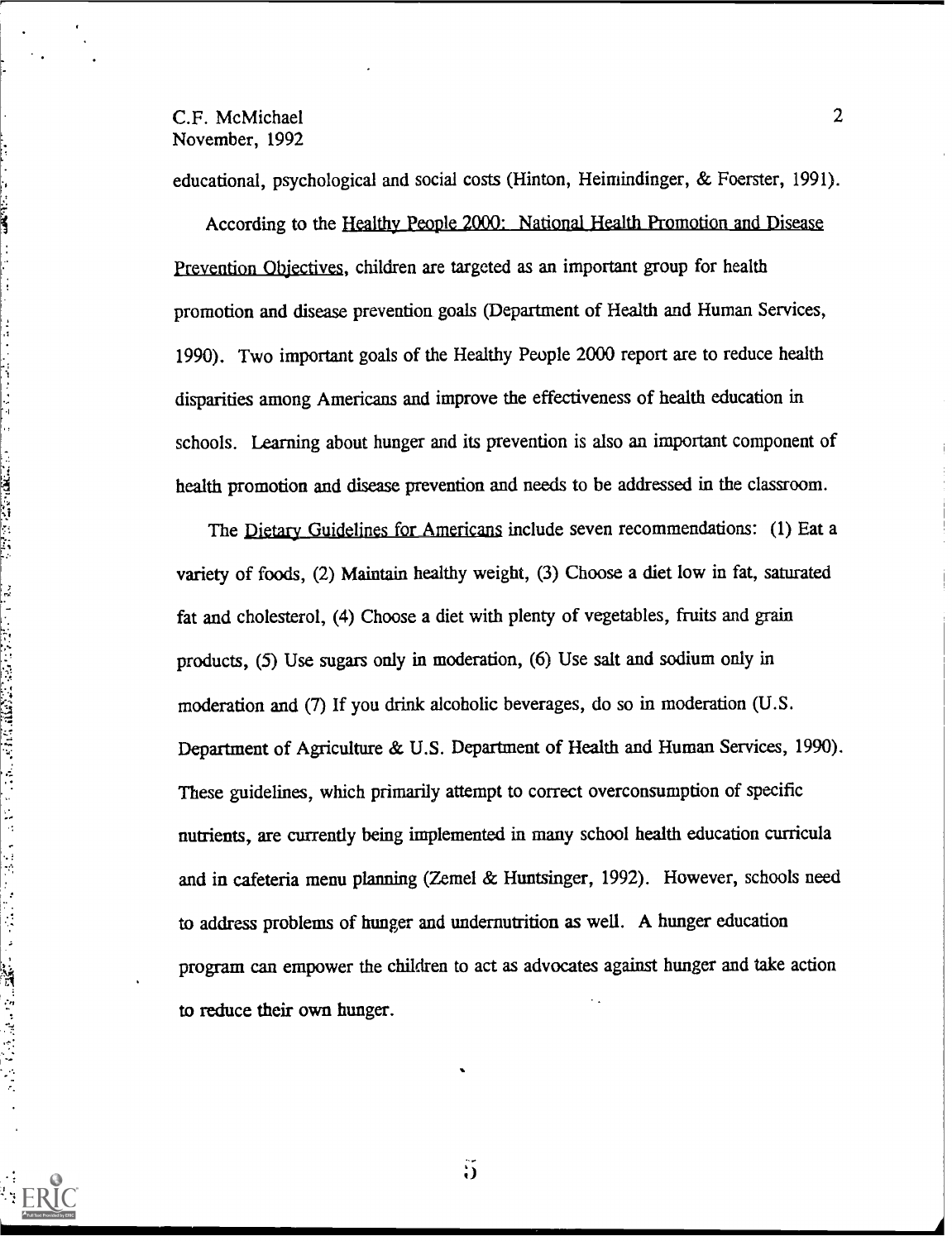#### BACKGROUND:

 $\begin{array}{c} \frac{1}{2} \\ \frac{1}{2} \end{array}$ 

Graduate students in the Public Health Nutrition Program at the University of Tennessee in Knoxville work in Knox County to reduce nutritional needs identified in the community. A hunger awareness project was developed to meet those needs identified in a teachers' questionnaire directed toward dietary behavior of children. In order to further evaluate available materials which address hunger education needs in a classroom, existing curriculum materials were assessed. Most focused on world hunger. World hunger is certainly a problem, however hunger in local communities needs to be emphasized as well. Educational materials did not appear to have been systematically developed. Furthermore, evaluation only included subjective comments made by the authors that materials had been successful.

A hunger awareness project was developed to provide information that would empower the children at risk of hunger to obtain food which would decrease the incidence of hunger in the school district. Fourth graders were chosen as the target audience because they could understand the concepts of hunger (McMichael, 1992).

The objectives of this project were to provide fourth grade students with information that would increase awareness of hunger in the communities by helping students identify signs of hunger, food pantries within their school zip code, and a resource person within their school who could help children gain access to food.

The Community Childhood Hunger Identification Project (CCHIP) questionnaire (Wehler, Scott, & Anderson, 1992) provided a framework for the development of the project. The original questions from the CCHIP survey had already been validated as

 $\widehat{G}$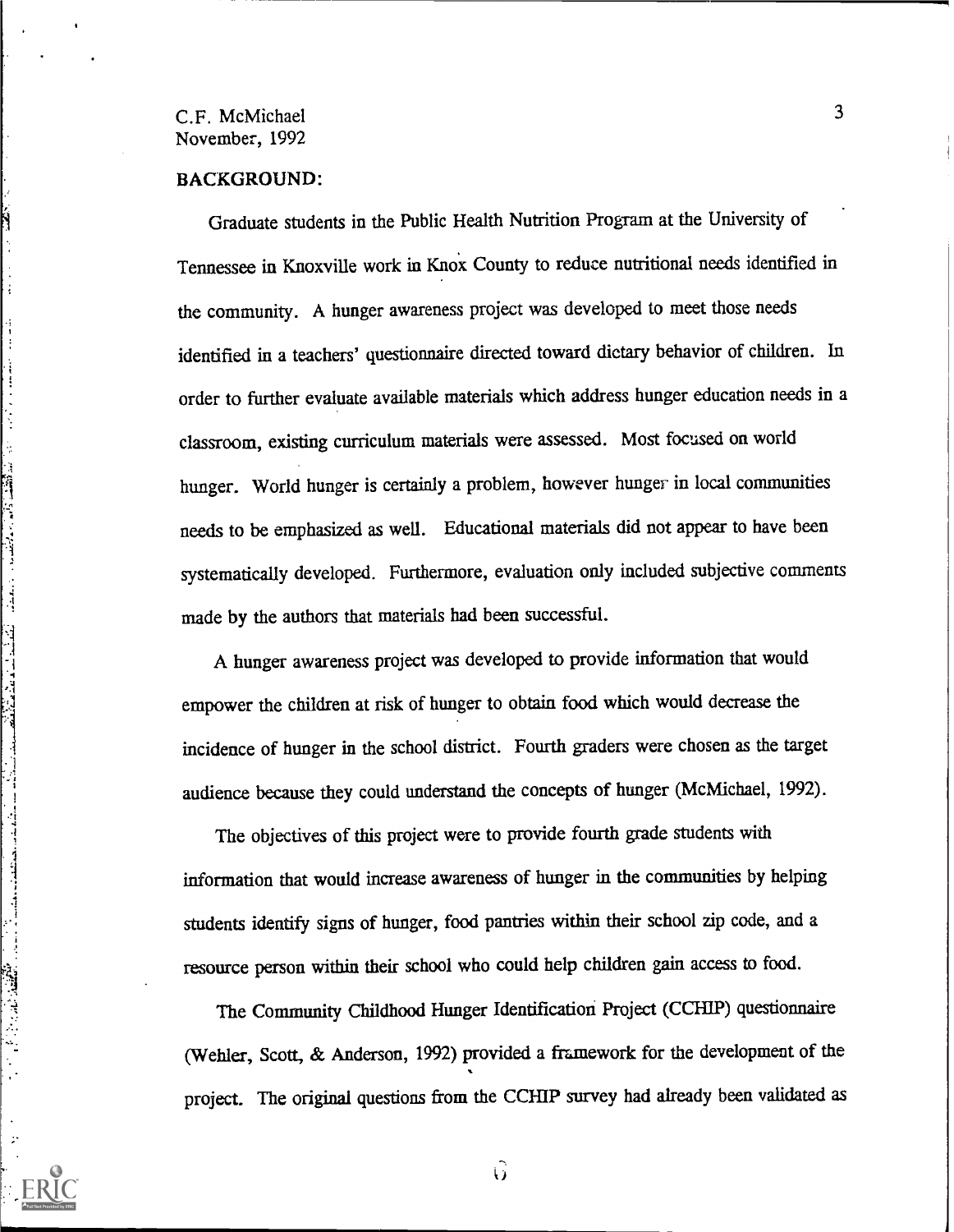being a measure of hunger risk (FRAC, 1991). The next step was to develop a lesson plan, instructional materials and evaluation instruments. The CCHIP survey questions were modified to be appropriate in a fourth grade classroom:

- (1) family running out of money to buy food for a meal;
- (2) parents or grandparents eating less than they should because there is not enough money for food;
- (3) parents or grandparents eating smaller meals or skipping meals because there is not enough money for food;
- (4) eating less because there is not enough money for food;
- (5) eating smaller meals or skipping meals because there is not enough food in the house;
- (6) being hungry because there is not enough food in the house;
- (7) having less food in the house because there is not enough money to buy food; and
- (8) going to bed hungry because there is not enough money to buy food.

Instructional materials and evaluation forms were developed and pilot tested.

The lesson was presented to a group of 62 fourth grade students in a low income elementary school to present instruction and facilitate discussion of hunger. A pre-test and a post-test were administered to students. Fifty percent of the students were able to identify signs of hunger on the pretest; 88% of the students were able to on the post-test. Teachers also reported that students discussed hunger and food pantries at other times.

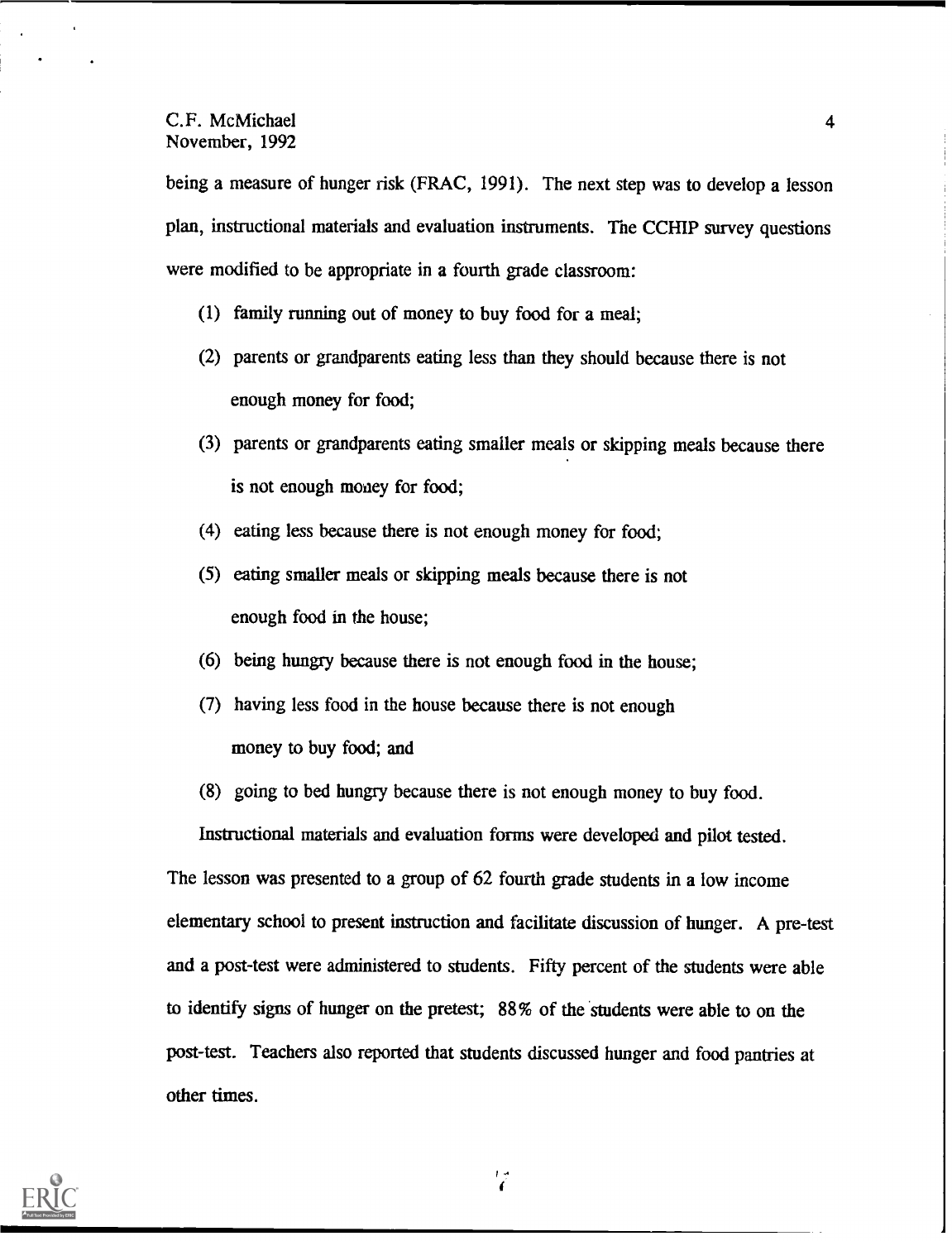In order to further evaluate hunger education needs in a classroom, a semistructured interview of hunger experts in the U.S. was conducted. Experts who had recently published articles on hunger and malnutrition were identified (Dodds, 1992). These experts included educators, researchers and hunger advocates. Questions presented to the experts included:

- (1) should we include hunger awareness education in our elementary schools;
- (2) who should be involved in development of a hunger education curriculum;
- (3) who should be part of a hunger awareness education program at the elementary setting;
- (4) who would deliver the hunger education curriculum;
- (5) what would the curriculum include;
- (6) how would you measure hunger awareness or how would you evaluate the hunger awareness curriculum; and
- (7) what grade should be the prime focus or should it be included in all grades?

Responses were evaluated and categorized. All experts agreed that hunger awareness education should be included in the elementary school curriculum. Only one expert felt it already existed in the nutrition curriculum.

Hunger experts suggested that development of hunger education materials should include information from: social service professionals, food and nutrition professionals, teachers and school administrators, local hunger advocates, students,

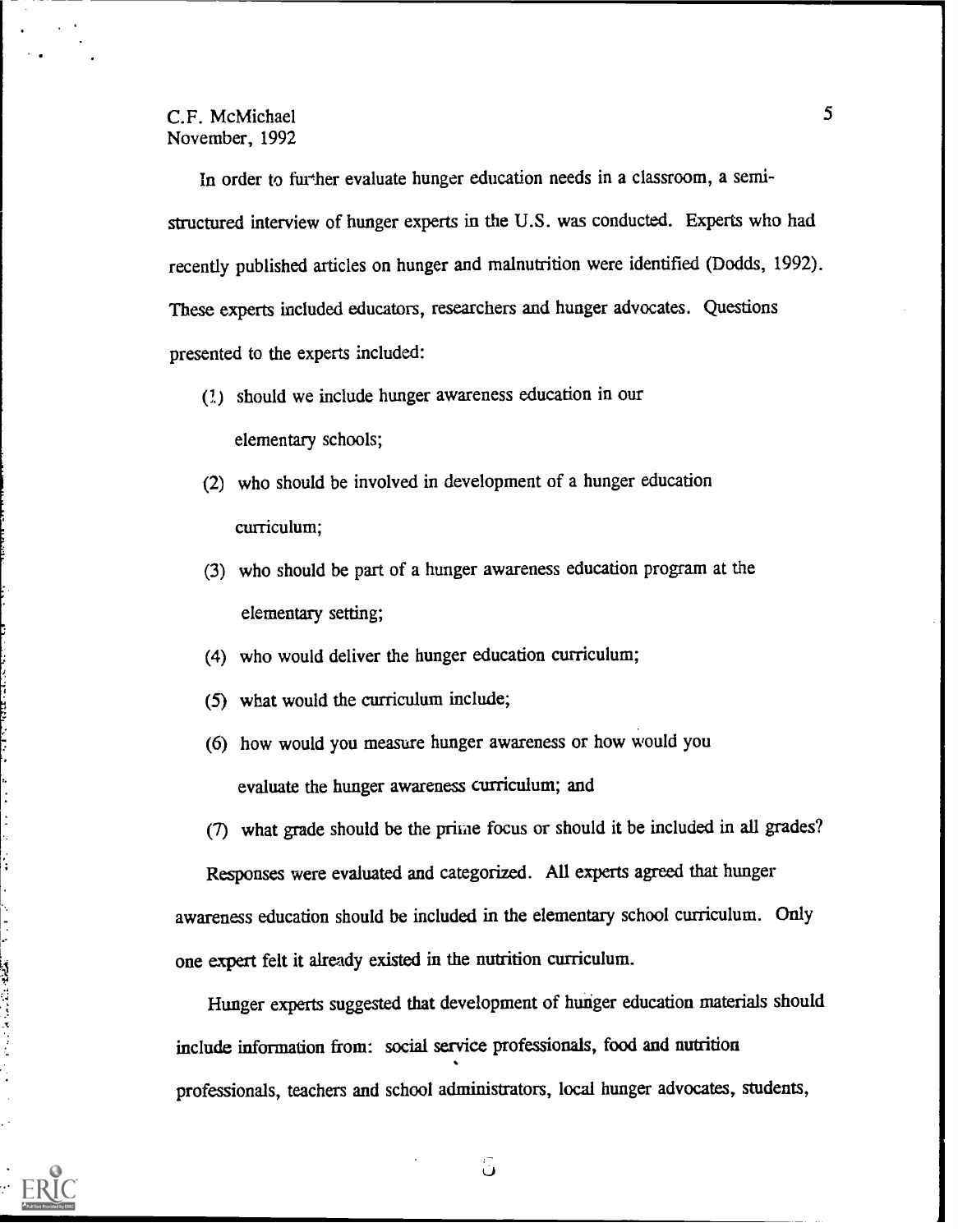$\ddot{\phantom{a}}$ 

parents and those who have experienced hunger.

Many experts felt that the principals and teachers should be involved in the hunger education program at the elementary school setting. Others felt that the parent teacher association, school lunch administrators, school nurses and nutritionists/dietitians from the community be included in hunger education.

Teachers, nutritionists and health professionals were recommended to deliver instruction to the students. According to the experts, hunger awareness educational materials should emphasize classroom activities as well as community experiences and should involve teachers as well as community members. Activities should include visits to food banks, food pantries, food stamp offices, and participation in school lunch and breakfast programs.

Many experts believed that educational material should include concepts such as empathy, inequality in our society, sharing, social responsibility and an explanation of why people do not always have food. Other concepts such as access to food, nutrition, the social role of food, health consequences of hunger and grocery shopping were recommended. Two experts felt that hunger problems in third world countries should also be addressed.

Experts suggested a variety of ways to evaluate hunger awareness including: paper and pencil tests, classroom discussion and poster contests to assess knowledge of hunger, empathy as well as social responsibility.

The majority of hunger experts felt that hunger awareness should be included throughout elementary, middle and high school. Some felt that hunger awareness be

5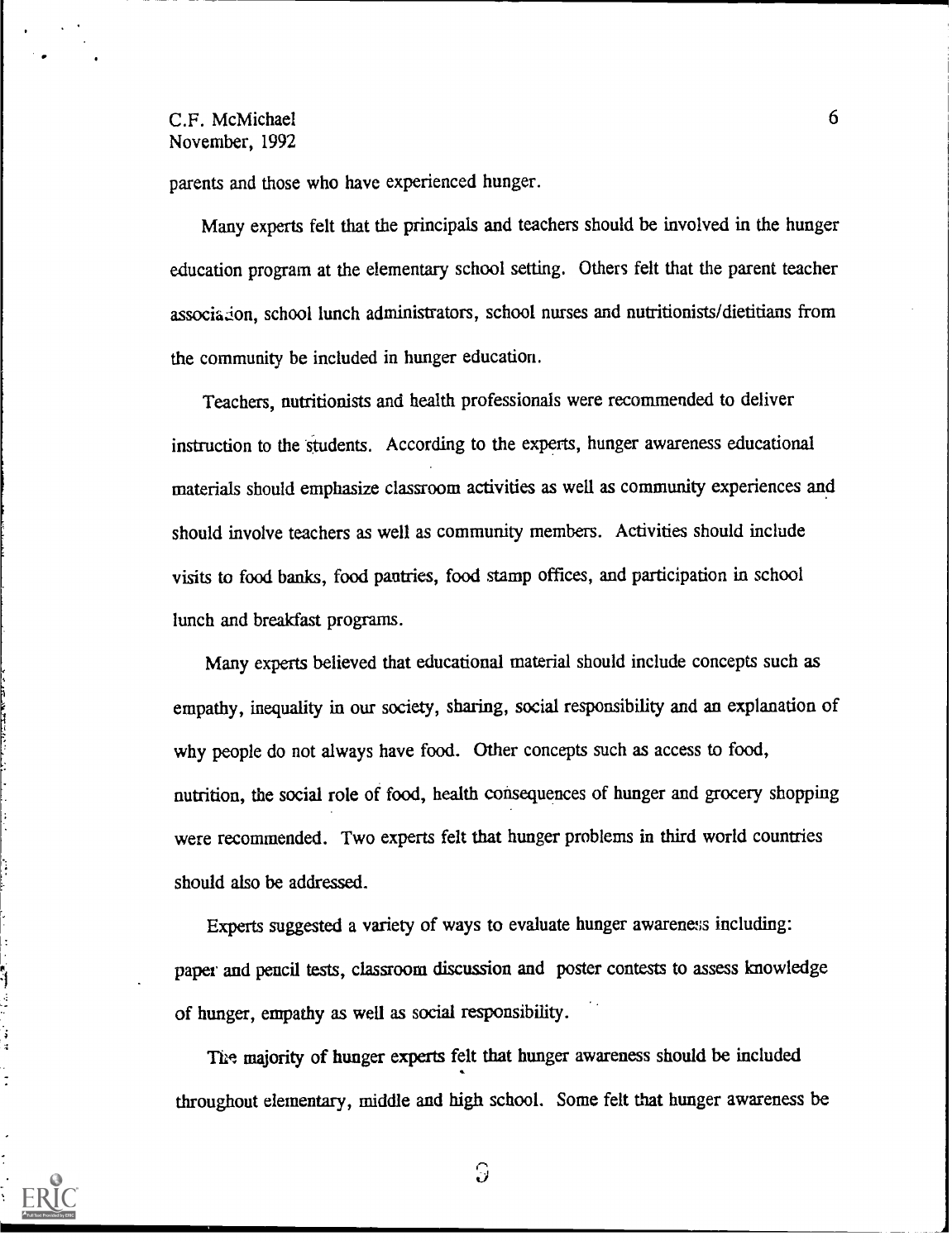emphasized in fourth, fifth and sixth grades. Experts recommended that hunger education be integrated into all content areas including health, science, social studies, language arts and math.

### CONCLUSIONS:

A pilot hunger awareness program was successful in increasing knowledge about hunger in a fourth grade class. Semi-structured interviews with the hunger experts provided valuable information on hunger awareness. Some of their recommendations had already been incorporated into the hunger awareness pilot project. However, further refinement of the project is needed to determine if the empowerment model is an effective educational approach for teachers and students.

There are hungry children in our communities who need to gain access to food. However, we do not know exactly what knowledge they have of how they feel about hunger. By using qualitative methods such as focus groups, we can better define what children need to know about hunger in our communities as well as ways to empower them to have access to food (Krueger, 1992). We can also determine teachers' needs in integrating hunger education into  $t^{\lambda}$  qurriculum.

The information collected from the focus groups can be used to develop educational materials and lesson plans that can be used in various content areas using a whole language approach (Watson, 1989). Materials can be adapted to empower children at risk of hunger to gain access to food. Thus, by incorporating hunger awareness into the curriculum, schools can have an active role in increasing hunger awareness and reducing childhood hunger in the community.



 $1 \Omega$ 

 $T_{\rm{max}}$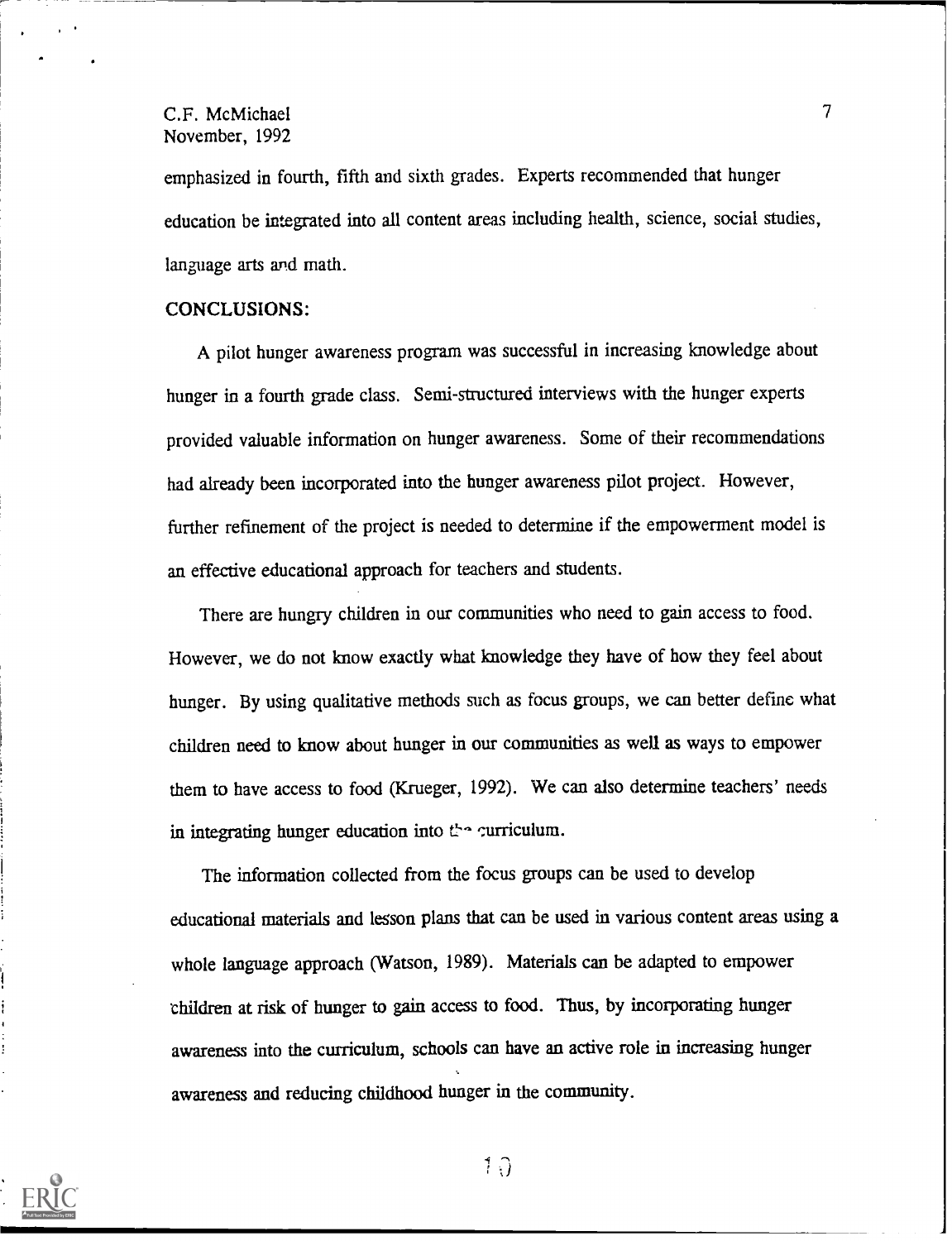#### References

Dodds, J. M. (1992). Hunger in the 80's and 90's [Supplement Issue]. Journal of Nutrition Education, 24 (1).

Food Research and Action Center (FRAC). (1991). Community Childhood Hunger Identification Project: A Survey of Childhood Hunger in the United States, Executive Summary. Washington, D.C.

Hinton, A. W., Heimindinger, J., & Foerster, S. B. (1990). Position of the American Dietetic Association: Domestic hunger and inadequate access to food. Journal of the American Dietetic Association, 20., 1437-1441.

James, F. (1992, September 6). School for some means 1st good meal in months. Chicago Tribune.

Krueger, R. A. (1988). Focus groups: A practical guide for applied research. Newbury Park, CA: Sage.

McMichael, C. F. (1992). Summary Report for Hunger Awareness Project in Knox County Schools, Unpublished manuscript, The University of Tennessee, Department of Nutrition, Knoxville.

Splett, P. L., & Story, M. (1991). Child nutrition: Objectives for the decade. Journal of the American Dietetic Association, 21, 665-668.

U.S. Department of Health and Human Services. (1990). Healthy People 2000: National Health Promotion and Disease Prevention Objectives. Washington, D.C.: U.S. Public Health Service.



このことに 一つがある はんかいせいがく

「以下」 はんてき はんにん はんこう アルバー

医心脏病 计单元 医慢性性性神经炎

8